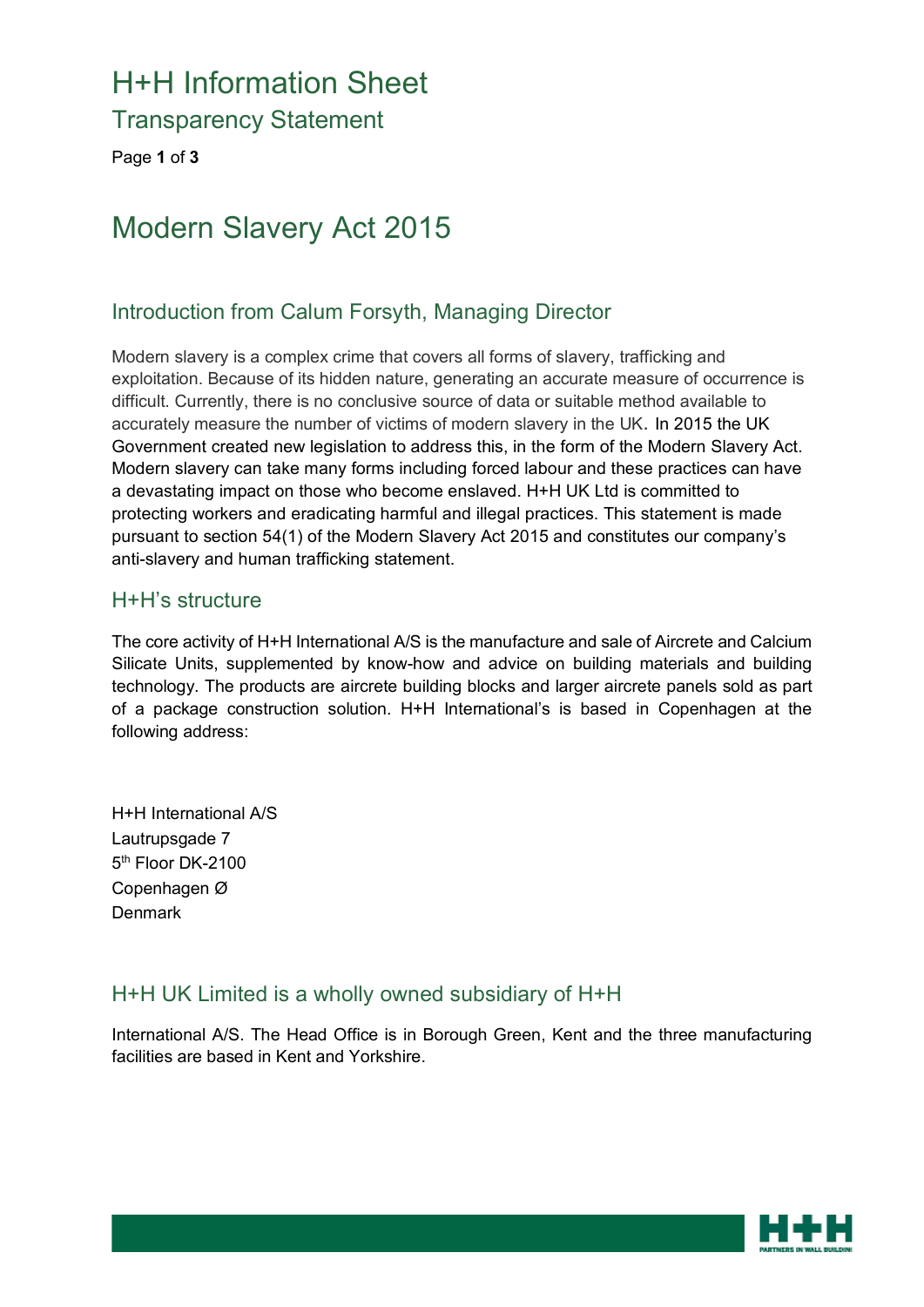### H+H Information Sheet Transparency Statement

Page **2** of **3**

#### Supply Chain

Our supply chain includes the sourcing of raw materials, machinery and transportation related to the provision of our products and services. Most materials and other supplies are procured from within the UK or European Union.

#### Our Policies on Modern Slavery

We are committed to ensuring that there is no modern slavery or human trafficking in any part of our business. Our Anti-Slavery Policy reflects our commitment to acting ethically and with integrity in all our business relationships and to implementing and enforcing effective systems and controls to ensure slavery is not taking place within H+H UK. We will also take all reasonably practical steps to prevent slavery in any part of our supply chain.

#### Due Diligence Processes

H+H UK directly employs most staff that work at its sites and consequently can ensure that its staff are treated fairly and with dignity. Temporary staff are either employed directly by H+H or via reputable agencies who adhere to UK employment legislation. Where possible we build long standing relationships with our suppliers and use our status as a Trusted Partner to make clear our expectations regarding business behaviour.

#### Adherence to our values

We have zero tolerance to slavery and human trafficking. We expect all employees, contractors and suppliers to comply with our values.

#### **Training**

We brief our employees on the risks of modern slavery and human trafficking and provide training on the Modern Slavery Act to relevant members of staff.

#### Measuring Effectiveness and Risk Assessment

We use the following key performance indicators (KPIs) to measure our effectiveness in ensuring that slavery and human trafficking is not taking place in any part of our business: